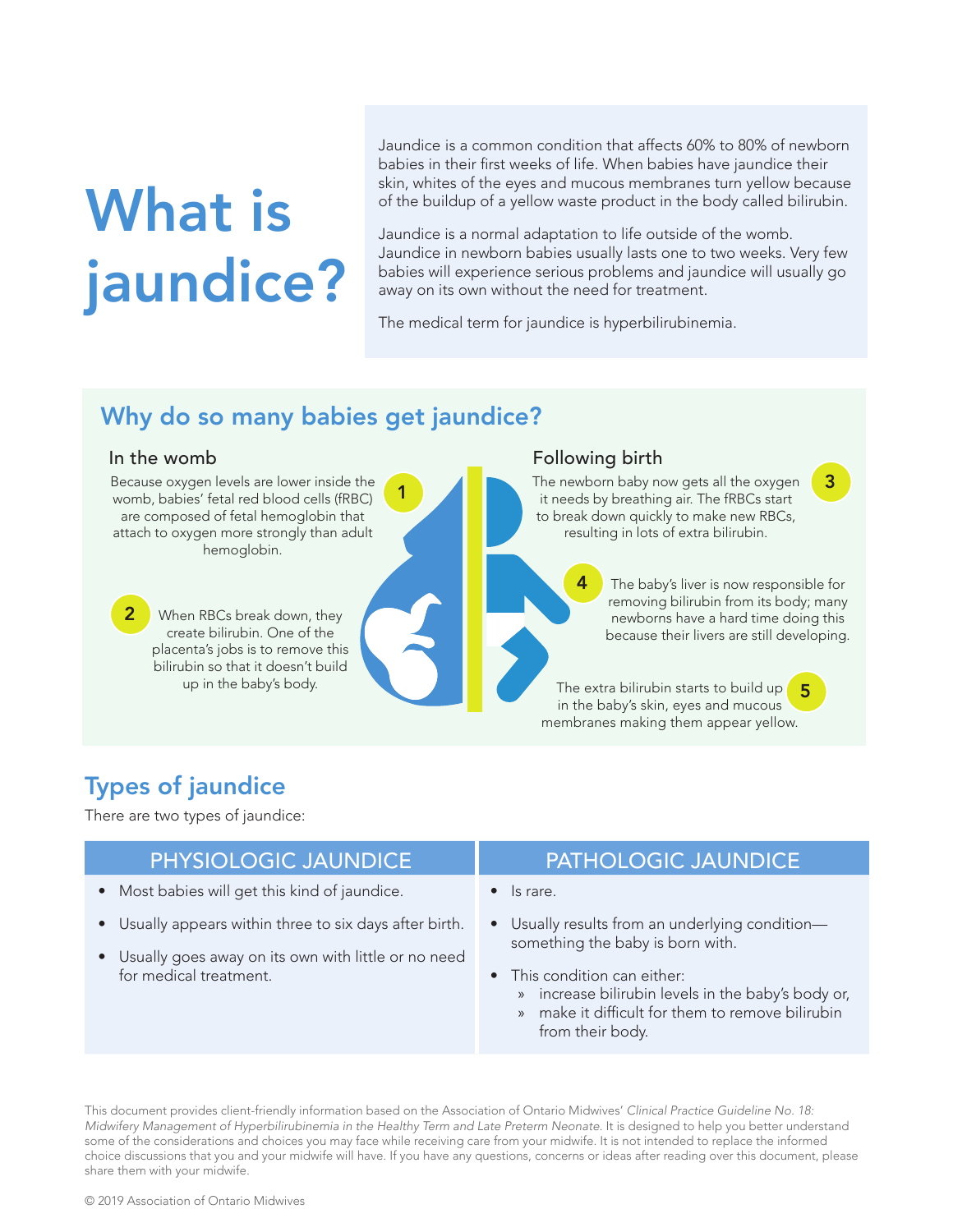# What are the common causes of pathologic jaundice?

- A mismatch between the blood type of the birthing parent and their baby. This is most common when a parent with type O blood is carrying a fetus with either type A or B blood.
- A mismatch between proteins on red blood cells called 'Rh Factor.' This happens when a Rh-negative parent gives birth to a Rh-positive baby and has not received a Rh immune globulin (i.e. WinRho®).
- A bacterial infection in the baby.
- Lack of a protein called G6PD in the baby.



There are blood tests that will help you and your midwife understand if there is an underlying pathologic cause. Identifying underlying pathologic causes will help make sure your baby receives the proper treatment.

# I heard that jaundice can make some babies really sick. Is this true?

Very rarely, some babies develop a serious form of jaundice called severe hyperbilirubinemia.

Babies with severe hyperbilirubinemia have very high levels of bilirubin in their blood and their bodies. When there is too much bilirubin in a baby's blood, it can enter their brain and their nervous system. If these babies don't get medical treatment, they can develop long-term disabilities and neurological delays, such as cerebral palsy and hearing loss. However, it is extremely rare that babies experience any long-term complications from jaundice.

Babies who receive regular care from their midwife and develop severe hyperbilirubinemia are normally:

- diagnosed early
- treated effectively, and
- do not have any major complications.

Most babies who have severe hyperbilirubinemia grow up to be healthy children and adults.

# What can increase my baby's risk of developing severe hyperbilirubinemia?

- Pathologic jaundice or jaundice that appears within the first 24 hours of life.
- Being born early (especially by more than two weeks before their due date).
- Having a sibling who had jaundice that required medical treatment.
- Not feeding well and/or refusing to feed.

# Your baby's likelihood of developing:

|            | Jaundice<br>$6$ in 10 |             |          |           |             | <b>Severe</b><br>hyperbilirubinemia<br>1.2 in 100 000 | A long term<br>disability<br>0.3 in every<br>100 000 |
|------------|-----------------------|-------------|----------|-----------|-------------|-------------------------------------------------------|------------------------------------------------------|
| $1$ in $1$ |                       | $1$ in $10$ | 1 in 100 | 1 in 1000 | 1 in 10 000 | 1 in 100 000                                          | 1 in 1 million                                       |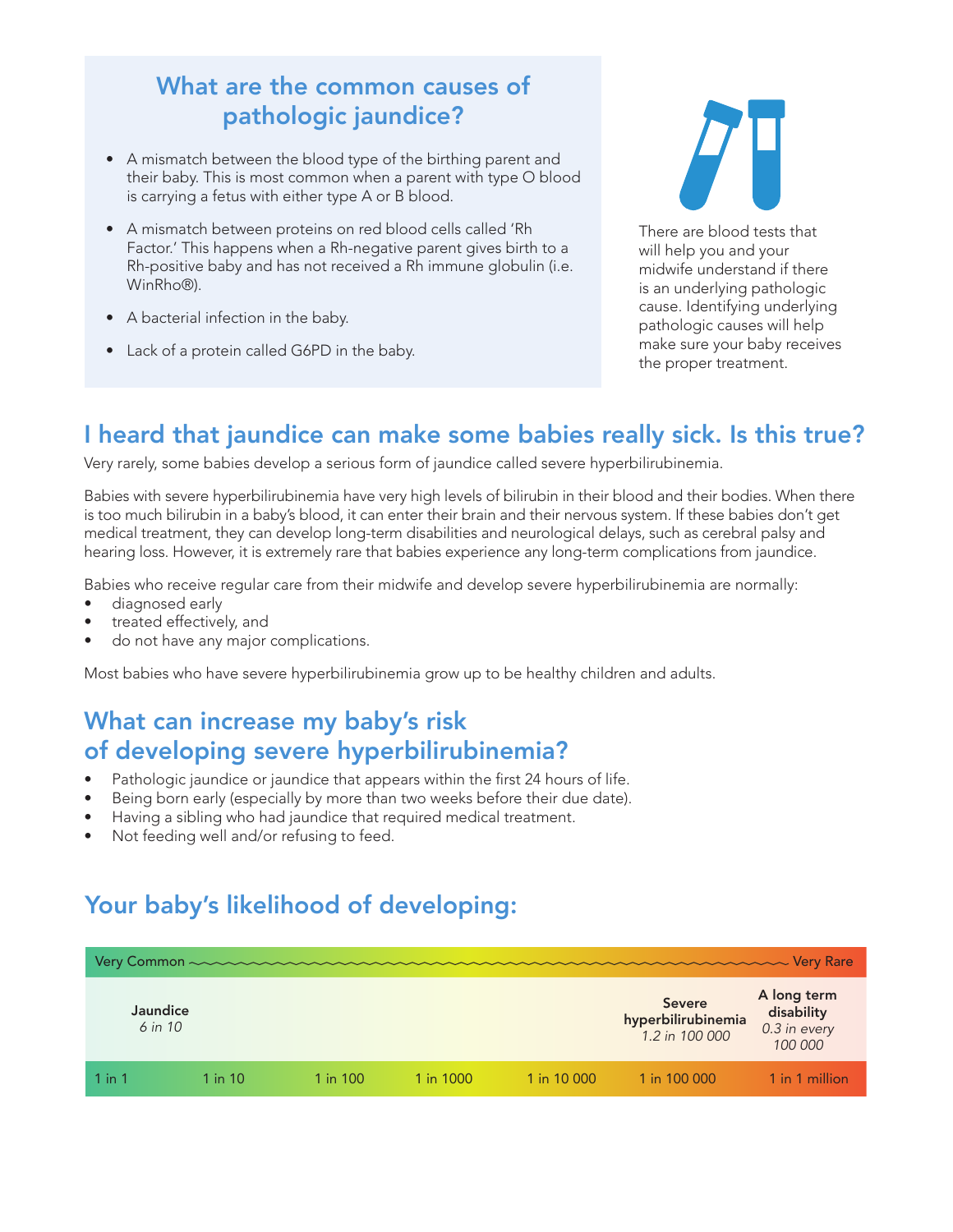# How will my baby be tested for jaundice?

Screening can help your midwife know if your baby needs treatment for their jaundice. Screening can take place in a hospital, a clinic or at home.

Your midwife will let you know what your options are for screening in your community.

### *Clinical and visual assessment*

As part of your newborn's care, your midwife will assess your baby to check for any signs of jaundice that may mean that your baby's bilirubin level needs to be tested.

When checking for clinical and visual signs that your baby might have jaundice your midwife will be assessing:

- your baby's weight
- your baby's feeding patterns
- if your baby has any risk factors for jaundice
- if your baby's skin or the whites of their eyes look yellow

If your baby looks visibly jaundiced at any point in time, your midwife will recommend that they receive a screening test. It can sometimes be difficult to tell if a baby's skin looks yellow, especially if their skin tone is darker. A screening test will give you a more accurate result than a visual assessment.

# SCREENING OPTIONS

Your midwife will likely offer to screen your baby for jaundice in the first 24 to 72 hours. Your baby can receive this initial screening test even if they are not visibly jaundiced.

For most babies, jaundice usually becomes visible between the third to fifth days of life. Your midwife will offer a screening test at this time if they notice that your baby appears jaundiced.



# BILIMETRE

A bilimetre is a device that is used to screen for jaundice. It works by releasing a flash of light to measure bilirubin through the skin. Testing bilirubin levels with bilimetres is pain-free for the baby.

If your midwife has access to a bilimetre, they will press the device onto your baby's forehead or chest. The measurement will be displayed immediately, and your midwife will discuss your baby's result with you.

If your midwife is concerned about your baby's bilirubin level from the bilimetre result, they will recommend that your baby also receives a blood test. Though bilimetre and blood test results are both good methods of bilirubin screening, blood tests are more accurate at measuring bilirubin levels than bilimetres.

# BLOOD TEST

Blood tests are another way your baby's bilirubin level can be measured.

If your baby is receiving a blood test, your midwife will either:

- draw blood from their heel and bring the sample to a lab
- ask you to bring your baby to a lab for their blood to be drawn by a nurse or technician
- ask you if you would like to stay in the hospital until 24 hours for your baby's blood to be drawn by a nurse in the hospital

If your baby's bilirubin level is **high**, your midwife will discuss this result with you and will let you know what your baby's treatment options are.

If your baby's bilirubin level is not high, your midwife will continue to monitor your baby for signs of jaundice, and will let you know if another test is needed at a later point in time.